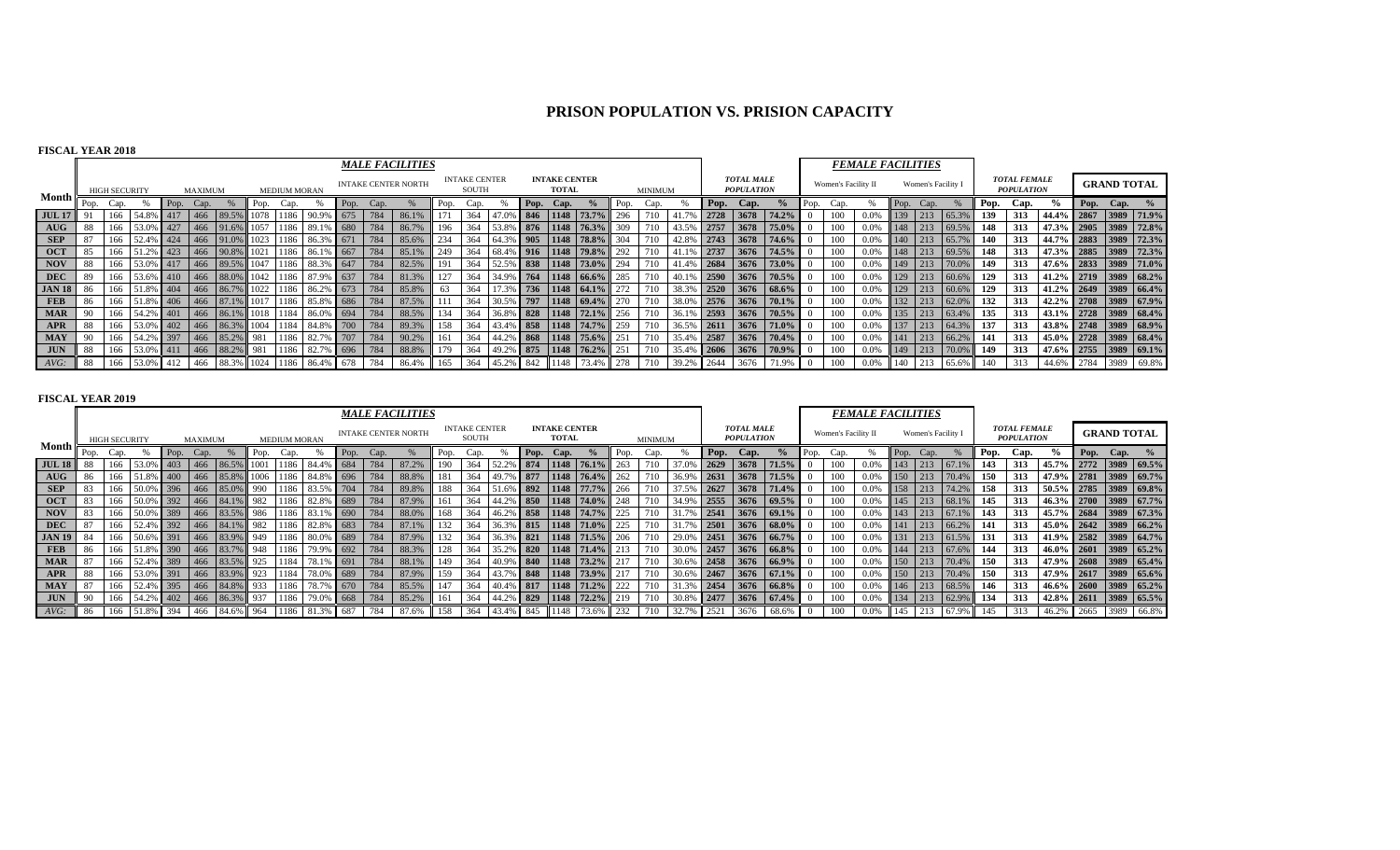# **FISCAL YEAR 2018**

|                  |      |                      |          |                                        |                                                 |     |      |          |                            |              |            |     | <b>MALE FACILITIES</b> |                  |                                           |            |     |                     |     |                       |      |                     |      |       |      |                |          |     |                                             |       |                     |      | <b>FEMALE FACILITIES</b> |       |               |                    |                       |                                      |                              |
|------------------|------|----------------------|----------|----------------------------------------|-------------------------------------------------|-----|------|----------|----------------------------|--------------|------------|-----|------------------------|------------------|-------------------------------------------|------------|-----|---------------------|-----|-----------------------|------|---------------------|------|-------|------|----------------|----------|-----|---------------------------------------------|-------|---------------------|------|--------------------------|-------|---------------|--------------------|-----------------------|--------------------------------------|------------------------------|
|                  |      | <b>HIGH SECURITY</b> |          |                                        | <b>MAX</b>                                      |     |      |          | <b>MED MORAN</b>           |              |            |     | <b>INTAKE NORTH</b>    |                  |                                           |            |     | <b>INTAKE SOUTH</b> |     |                       |      | <b>INTAKE TOTAL</b> |      |       |      | <b>MINIMUM</b> |          |     |                                             |       | Women's Facility II |      |                          |       |               | Women's Facility I |                       |                                      |                              |
| Month            |      |                      |          | Sent AT CP Hold Total Sent             | A.T. C.P. Hold Total Sent AT CP Hold Total Sent |     |      |          |                            |              |            | AT  | CP                     |                  | Hold Total                                | al I Sent- |     |                     |     | AT CP Hold Total Sent | AT   | CP                  | Hold | Total | Sent |                | Hold     |     | <b>TOTAL</b><br>Total MALE POP Sent         | AT CP |                     | Hold | Total                    |       |               |                    | Sent AT CP Hold Total | <b>TOTAL</b><br><b>FEMALE</b><br>POP | <b>GRAND</b><br><b>TOTAL</b> |
| <b>JUL 17</b>    |      |                      |          | 417                                    |                                                 | 417 |      |          | $\theta$                   | 1078 246 416 |            |     |                        |                  | 675                                       |            |     |                     |     | 265                   | 566  |                     | 13   | 846   | 296  |                | -0       | 296 | 2728                                        |       |                     |      |                          |       | 72 60 0       |                    | 139                   | 139                                  | 2867                         |
| AUG              |      |                      | 88       | 427                                    |                                                 | 427 | 1057 | $\Omega$ | $\overline{0}$             | 1057 232     |            | 435 |                        |                  | $\overline{680}$                          | 28         |     |                     |     | 260                   | 602  |                     | 12   | 877   | 309  |                | $\Omega$ | 309 | 2758                                        |       |                     |      |                          |       | 84 59 0       | $\sim$             | 148                   | 148                                  | 2906                         |
| <b>SEP</b>       |      |                      | 87       | 424                                    |                                                 | 424 |      |          | $\Omega$                   | 1023 260 399 |            |     |                        | 10               | 671                                       | 46         |     |                     | 234 | 306                   | 584  |                     | 12   | 905   | 304  |                |          |     | 2743                                        |       |                     |      |                          |       | $87 \ 48 \ 0$ | 6                  | 141                   | 141                                  | 2884                         |
| <b>OCT</b>       |      |                      | 85       | 423                                    |                                                 | 423 |      |          | $\Omega$                   |              | 315 341    |     |                        | 10 <sup>10</sup> | 667                                       | 20         |     |                     | 249 | 335                   | 568  |                     |      | 916   | 292  |                |          | 292 | 2737                                        |       |                     |      |                          |       | $91 \ 52 \ 0$ | $4 \mid$           | 147                   | 147                                  | 2884                         |
| <b>NOV</b>       |      |                      | 88       | 417                                    |                                                 | 417 | 1047 | $\Omega$ | $\Omega$                   | 1047 280 355 |            |     |                        | 10 <sup>1</sup>  | 647                                       |            |     |                     | 190 | 288                   | 536  |                     | 10   | 837   | 294  |                | $\Omega$ | 294 | 2683                                        |       |                     |      |                          | 90 54 |               | 5 <sup>7</sup>     | 149                   | 149                                  | 2832                         |
| DEC              |      |                      | -89      | 410                                    |                                                 | 410 | 1042 | $\Omega$ | $\Omega$                   | 1042 251 372 |            |     |                        |                  | 13 637                                    |            | 119 |                     | 128 | 258                   | 491  |                     | 14   | 765   | 285  |                |          | 285 | 2591                                        |       |                     |      |                          | 83 42 |               |                    | 129                   | 129                                  | 2720                         |
| <b>JAN 18</b> 83 |      |                      | -86      | 404                                    |                                                 | 404 |      |          | $\Omega$                   | 1022         | 219 440    |     |                        |                  |                                           |            |     |                     |     | 229                   | 491  |                     | 14   | 735   | 272  |                |          | 272 | 2519                                        |       |                     |      |                          | 81 44 |               |                    | 128                   | 128                                  | 2647                         |
| <b>FEB</b>       |      |                      | -86      | 406                                    |                                                 | 406 |      |          | $\Omega$                   |              | $712391 -$ | 431 |                        |                  | 686                                       |            |     |                     |     | 253                   | 527  |                     | 16   | 797   |      |                |          |     | 2576                                        |       |                     |      |                          |       |               |                    | 131                   | 131                                  | 2707                         |
| <b>MAR</b>       |      |                      | $\Omega$ | 401                                    |                                                 | 401 | 1018 |          | $\Omega$                   | 1018 261 421 |            |     |                        |                  | 1694                                      |            |     |                     |     | 278                   | 536  |                     |      | 828   | 256  |                |          | 256 | 2593                                        |       |                     |      |                          |       | $81 \ 51 \ 0$ |                    | 135                   | 135                                  | 2728                         |
| APR              |      |                      | -88      | 402                                    |                                                 |     | 1004 |          | $\Omega$                   | 1004 255     |            | 431 |                        |                  |                                           |            |     |                     |     |                       | 565  |                     | 13   | 857   | 259  |                |          | 259 | 2610                                        |       |                     |      |                          | -88   |               |                    | 138                   | 138                                  | 2748                         |
| MAY              | l 88 |                      |          | 397                                    |                                                 | 397 |      |          |                            |              | 261        | 426 |                        |                  |                                           |            |     |                     |     |                       | 567  |                     | 19   | 869   | 251  |                |          |     | 2588                                        |       |                     |      |                          |       | 86 55 0       | $\Omega$           | 141                   | 141                                  | 2729                         |
| <b>JUN</b>       |      |                      | 88       | 411                                    |                                                 |     |      |          |                            |              | $1253 -$   | 426 |                        |                  |                                           |            |     |                     |     | 274                   | 580  |                     | 16   | 873   |      |                |          |     | 2604                                        |       |                     |      |                          | 88 60 |               | $\Omega$           | 149                   | 149                                  | 2753                         |
| $AVG$ :          |      |                      | 88       |                                        |                                                 |     |      |          |                            |              | 256        | 408 |                        |                  |                                           | 19         |     |                     |     |                       | 551  |                     |      | 842   |      |                |          |     | 2644                                        |       |                     |      |                          | 84    |               |                    | 140                   | 140                                  | 2784                         |
|                  |      |                      |          | Sentenced Avg (includes Civil Purge) = | 2204                                            |     |      |          | Awaiting Trial $Avg = 606$ |              |            |     |                        |                  | RI Pop Avg (sentenced & Awaiting Trial) = |            |     |                     |     |                       | 2810 |                     |      |       |      |                |          |     | Detainee Avg (IMM + US Hold + Other Hold) = | 17    |                     |      |                          |       |               |                    |                       |                                      |                              |

 $\sim$ 

 $\sim$ 

|                                                                                     |     |  |                      |      |                                        |                |            |     |           |          |                            |                |                  |     |                | <b>MALE FACILITIES</b> |                  |                 |                                           |                     |     |            |      |                     |      |       |      |         |            |     |                                                |    |                     | <b>FEMALE FACILITIES</b> |                 |               |                    |                       |     |                                      |                              |
|-------------------------------------------------------------------------------------|-----|--|----------------------|------|----------------------------------------|----------------|------------|-----|-----------|----------|----------------------------|----------------|------------------|-----|----------------|------------------------|------------------|-----------------|-------------------------------------------|---------------------|-----|------------|------|---------------------|------|-------|------|---------|------------|-----|------------------------------------------------|----|---------------------|--------------------------|-----------------|---------------|--------------------|-----------------------|-----|--------------------------------------|------------------------------|
|                                                                                     |     |  | <b>HIGH SECURITY</b> |      |                                        |                | <b>MAX</b> |     |           |          | <b>MED MORAN</b>           |                |                  |     |                | <b>INTAKE NORTH</b>    |                  |                 |                                           | <b>INTAKE SOUTH</b> |     |            |      | <b>INTAKE TOTAL</b> |      |       |      | MINIMUM |            |     |                                                |    | Women's Facility II |                          |                 |               | Women's Facility I |                       |     |                                      |                              |
| Month Sent AT CP Hold Total Sent A.T. C.P. Hold Total Sent AT CP Hold Total Sent AT |     |  |                      |      |                                        |                |            |     |           |          |                            |                |                  |     |                | CP                     |                  | Hold Total Sent | AT CP Hold                                |                     |     | Total Sent | AT   | CP                  | Hold | Total | Sent |         | Hold       |     | <b>TOTAL</b><br>Total MALE POP Sent            |    | AT CP Hold          | Total                    |                 |               |                    | Sent AT CP Hold Total |     | <b>TOTAl</b><br><b>FEMALE</b><br>POP | <b>GRAND</b><br><b>TOTAL</b> |
| <b>JUL 18</b> 87                                                                    |     |  |                      | 88   | 403                                    |                |            |     | $403$ 100 |          |                            | $\Omega$       |                  |     | 443            |                        | 14 684           |                 |                                           |                     | 189 | 253        | 602  |                     | 15   | 873   | 263  |         | $\Omega$   | 263 | 2628                                           |    |                     |                          |                 | 87 55         |                    |                       | 143 | 143                                  | 2771                         |
| AUG                                                                                 |     |  |                      | 86   | 400                                    |                |            |     | 400 1006  |          |                            |                | 100 <sup>6</sup> |     | 237 445        |                        | 696              | 39              |                                           |                     | 182 | 276        | 586  |                     | 12   | 878   | 262  |         |            | 262 | 2632                                           |    |                     |                          |                 | 98 51         |                    |                       | 150 | 150                                  | 2782                         |
| <b>SEP</b>                                                                          | -82 |  |                      | 83   | 396                                    |                |            |     | 990       |          |                            |                | 1990             | 251 | 438            |                        | 704              | 36              |                                           |                     | 188 | 287        | 589  |                     | 13   | 892   | 266  |         |            | 266 | 2627                                           |    |                     |                          |                 | $95 \t61 \t0$ |                    |                       | 158 | 158                                  | 2785                         |
| <b>OCT</b>                                                                          |     |  |                      | -84  | 392                                    |                |            |     | 982       |          |                            |                | 982              |     | 432            |                        |                  |                 |                                           |                     | 162 | 278        |      |                     | 14   | 852   | 248  |         |            | 248 | 2558                                           |    |                     |                          | 89              |               |                    |                       | 145 | 145                                  | 2703                         |
| NOV                                                                                 |     |  |                      | 83   | 389                                    |                |            | 389 | 986       |          |                            |                | 986              |     | 237 440        |                        |                  |                 |                                           |                     | 168 | 272        |      |                     | 13   | 858   |      |         |            | 225 | 2541                                           |    |                     |                          |                 | 89 52 0       |                    |                       | 143 | 143                                  | 2684                         |
| DEC                                                                                 |     |  |                      | -86  | 392                                    | $\Omega$       |            | 397 | 982       |          |                            |                | 982              |     | 447            |                        | 684              |                 |                                           |                     |     | 249        |      |                     | 10   | 815   | 225  |         |            | 225 | 2500                                           |    |                     |                          | 85              |               |                    |                       | 140 | 140                                  | 2640                         |
| <b>JAN 19</b> 84                                                                    |     |  |                      | -84  | 391                                    |                |            |     | 949       |          |                            |                | .949             |     | $235 \mid 440$ |                        | 12   689         |                 |                                           |                     | 132 | 266        | 540  |                     | 12   | 821   |      |         |            | 206 | 2451                                           |    |                     |                          |                 |               | $\Omega$           |                       | 131 | 131                                  | 2582                         |
| <b>FEB</b> 86                                                                       |     |  |                      | 86   | 390                                    |                |            |     | 948       |          |                            |                | 948              | 217 | 461            |                        | $\frac{1691}{ }$ | 27              |                                           |                     | 129 | 244        | 561  |                     | 12   | 820   |      |         |            | 213 | 2457                                           |    |                     |                          | 88              |               |                    |                       | 143 | 143                                  | 2600                         |
| <b>MAR</b>                                                                          |     |  |                      | 87   | 389                                    |                |            | 389 |           |          |                            |                |                  | 222 | 458            |                        |                  | 27              |                                           |                     | 149 | 249        |      |                     |      | 840   |      |         |            | 217 | 2458                                           |    |                     |                          |                 |               |                    |                       | 150 | 150                                  | 2608                         |
| APR                                                                                 |     |  |                      | 88   |                                        | $\Omega$       |            |     |           |          |                            |                |                  |     | 439            |                        |                  |                 |                                           |                     |     | 277        | 563  |                     |      | 849   |      |         | $^{\circ}$ | 217 | 2468                                           |    |                     |                          | 100             |               |                    |                       | 150 | 150                                  | 2618                         |
| <b>MAY</b>                                                                          |     |  |                      | 87   | 395                                    | $\Omega$       |            |     |           |          |                            |                |                  | 214 | 445            |                        | $-670$           | 32              |                                           |                     |     | 246        | 558  |                     |      | 816   | 222  |         |            | 222 | 2453                                           |    |                     |                          | 87 <sup>1</sup> |               |                    |                       | 145 | 145                                  | 2598                         |
| $JUN$ 88                                                                            |     |  |                      | - 90 | 402                                    | $\overline{0}$ | $\Omega$   | 402 | 937       |          | $\overline{0}$             | $\overline{0}$ | 937              |     | 187 468        |                        | 669              | 29              |                                           |                     | 162 | 216        | 598  |                     | 13   | 831   |      |         | $^{\circ}$ | 220 | 2480                                           |    |                     |                          |                 | 79 53 0       |                    |                       | 133 | 133                                  | 2613                         |
| $AVG:$ 85                                                                           |     |  |                      | 86   | 394                                    | $\theta$       | $\Omega$   | 394 |           | $1067$ 0 |                            | $\Omega$       | 1964             | 228 | 446            |                        | 687              |                 |                                           |                     | 158 | 259        |      |                     |      | 845   | 232  |         |            | 232 | 2521                                           |    |                     |                          | 89              | 54            |                    |                       | 144 | 144                                  | 2665                         |
|                                                                                     |     |  |                      |      | Sentenced Avg (includes Civil Purge) = |                | 2130       |     |           |          | Awaiting Trial $Avg = 626$ |                |                  |     |                |                        |                  |                 | RI Pop Avg (sentenced & Awaiting Trial) = |                     |     |            | 2756 |                     |      |       |      |         |            |     | Detainee Avg ( $IMM + US$ Hold + Other Hold) = | 13 |                     |                          |                 |               |                    |                       |     |                                      |                              |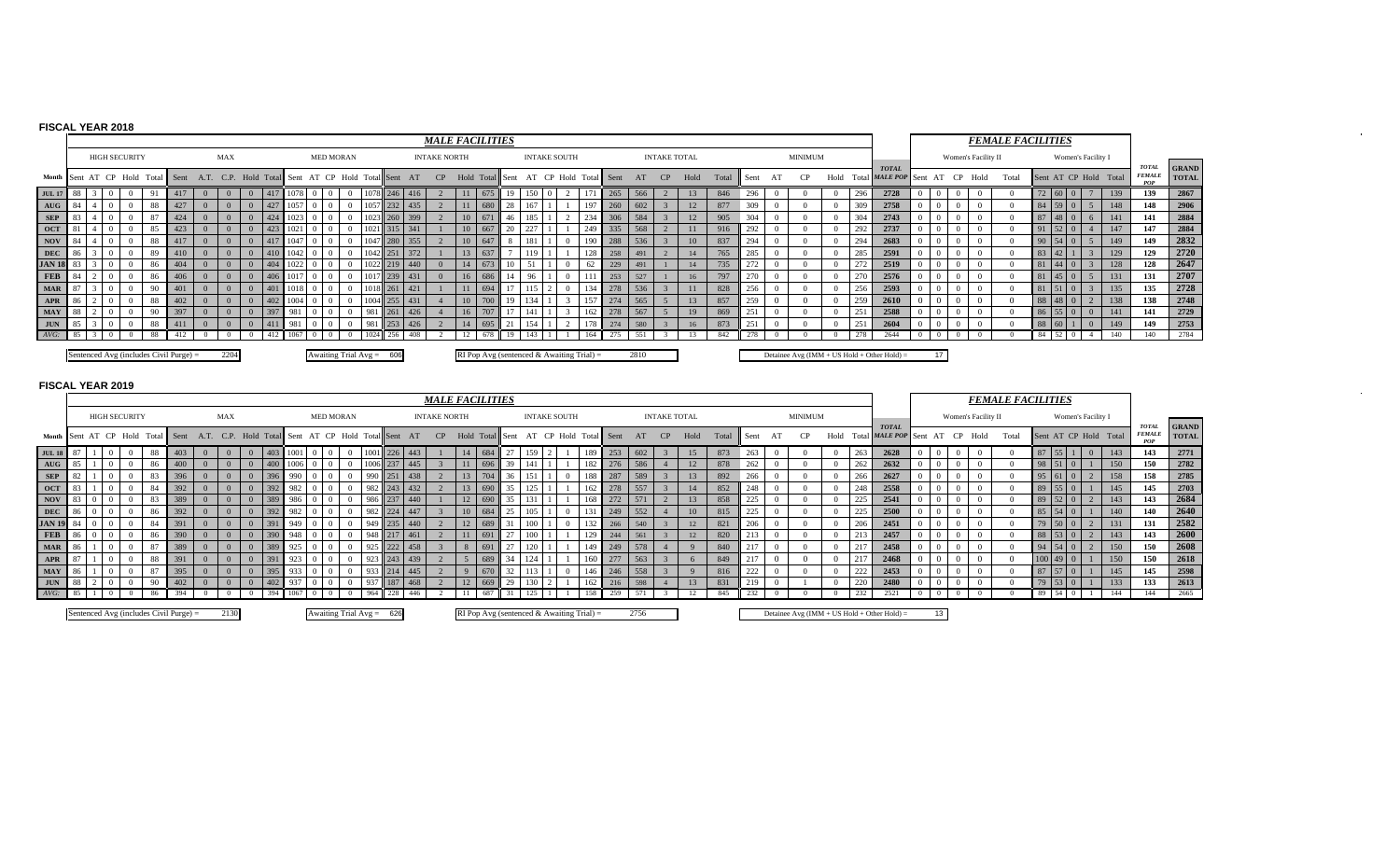#### **FISCAL YEAR 2018**

|               |           |                   |                | <i><b>MALE POPULATION</b></i> |           |                |                                     |
|---------------|-----------|-------------------|----------------|-------------------------------|-----------|----------------|-------------------------------------|
| Month         | Sentenced | Awaiting<br>Trial | Civil<br>Purge | Immigration                   | U.S. Hold | Other<br>Hold* | <b>TOTAL</b><br><b>MALE</b><br>POP. |
| <b>JUL 17</b> | 2144      | 568               | $\overline{c}$ | $\Omega$                      | 13        | 1              | 2728                                |
| AUG           | 2136      | 606               | 3              | $\Omega$                      | 11        | 1              | 2757                                |
| <b>SEP</b>    | 2140      | 588               | $\overline{c}$ | $\Omega$                      | 9         | $\overline{c}$ | 2741                                |
| <b>OCT</b>    | 2151      | 572               | 3              | $\theta$                      | 8         | 3              | 2737                                |
| <b>NOV</b>    | 2130      | 540               | 3              | $\theta$                      | 8         | 1              | 2682                                |
| <b>DEC</b>    | 2080      | 494               | $\overline{c}$ | $\Omega$                      | 11        | 3              | 2590                                |
| <b>JAN 18</b> | 2010      | 494               | 1              | $\theta$                      | 12        | 3              | 2520                                |
| <b>FEB</b>    | 2030      | 529               | $\overline{c}$ | $\Omega$                      | 13        | 3              | 2577                                |
| <b>MAR</b>    | 2039      | 539               | 3              | $\Omega$                      | 8         | 3              | 2592                                |
| <b>APR</b>    | 2025      | 567               | 5              | $\Omega$                      | 11        | $\mathfrak{2}$ | 2610                                |
| <b>MAY</b>    | 1994      | 569               | 4              | $\Omega$                      | 13        | 6              | 2586                                |
| <b>JUN</b>    | 2003      | 584               | 3              | $\Omega$                      | 13        | 3              | 2606                                |
| AVG:          | 2074      | 554               | $\mathcal{R}$  | $\theta$                      | 11        | 3              | 2644                                |

|                |                | MALE POPULATION |           |                | <b>TOTAL</b>        |               |                 |                   |                | <b>FEMALE POPULATION</b> |                |                | <b>TOTAL</b>          |
|----------------|----------------|-----------------|-----------|----------------|---------------------|---------------|-----------------|-------------------|----------------|--------------------------|----------------|----------------|-----------------------|
| ting<br>al     | Civil<br>Purge | Immigration     | U.S. Hold | Other<br>Hold* | <b>MALE</b><br>POP. |               | Month Sentenced | Awaiting<br>Trial | Civil<br>Purge | Immigration U.S. Hold    |                | Other<br>Hold* | <b>FEMALE</b><br>POP. |
| 8              | 2              | $\Omega$        | 13        | Ι.             | 2728                | <b>JUL 17</b> | 72              | 60                | $\Omega$       | $\Omega$                 | 6              | $\Omega$       | 138                   |
| 6              | 3              | $\Omega$        | 11        | 1              | 2757                | AUG           | 84              | 59                | $\Omega$       | $\Omega$                 | 5              | $\Omega$       | 148                   |
| 8              | $\overline{c}$ | $\Omega$        | 9         | 2              | 2741                | <b>SEP</b>    | 87              | 48                | $\Omega$       | $\Omega$                 | 6              | $\Omega$       | 141                   |
| $\overline{c}$ | 3              | $\Omega$        | 8         | 3              | 2737                | <b>OCT</b>    | 91              | 52                | $\Omega$       | $\Omega$                 | $\overline{4}$ | $\Omega$       | 147                   |
| $\overline{0}$ | 3              | $\Omega$        | 8         | 1              | 2682                | <b>NOV</b>    | 90              | 54                | $\mathbf{0}$   | $\theta$                 | 5              | $\mathbf{0}$   | 149                   |
| 4              | 2              | $\Omega$        | 11        | 3              | 2590                | <b>DEC</b>    | 83              | 42                |                | $\Omega$                 | 3              | $\Omega$       | 129                   |
| 4              |                | $\Omega$        | 12        | 3              | 2520                | <b>JAN 18</b> | 81              | 44                | $\Omega$       | $\Omega$                 | 3              | $\Omega$       | 128                   |
| 9              | 2              | $\Omega$        | 13        | 3              | 2577                | <b>FEB</b>    | 81              | 45                | $\mathbf{0}$   | $\Omega$                 | 4              | 2              | 132                   |
| 9              | 3              | $\Omega$        | 8         | 3              | 2592                | <b>MAR</b>    | 81              | 51                | $\Omega$       | $\Omega$                 | 3              |                | 136                   |
| 7              | 5              | $\Omega$        | 11        | 2              | 2610                | <b>APR</b>    | 88              | 48                | $\Omega$       | $\Omega$                 |                |                | 138                   |
| 9              | 4              | $\Omega$        | 13        | 6              | 2586                | <b>MAY</b>    | 86              | 55                | $\Omega$       | $\Omega$                 | $\Omega$       | $\Omega$       | 141                   |
| 4              | 3              | $\mathbf{0}$    | 13        | 3              | 2606                | <b>JUN</b>    | 88              | 60                |                | $\mathbf{0}$             | $\mathbf{0}$   | $\mathbf{0}$   | 149                   |
| 4              | 3              | 0               | 11        | 3              | 2644                | AVG:          | 84              | 52                | 0              | 0                        | 3              | $\theta$       | 140                   |

|    |                      |                   |                | <b>MALE POPULATION</b> |    |                            | <b>TOTAL</b>        |               |                 |                   |                | <b>FEMALE POPULATION</b> |                            | <b>TOTAL</b>          |               | Total     | Total | Awaiting Total Civil Purge | Total       | Total<br>U.S. | Total<br>Other | GRAND        |
|----|----------------------|-------------------|----------------|------------------------|----|----------------------------|---------------------|---------------|-----------------|-------------------|----------------|--------------------------|----------------------------|-----------------------|---------------|-----------|-------|----------------------------|-------------|---------------|----------------|--------------|
|    | <b>1th</b> Sentenced | Awaiting<br>Trial | Civil<br>Purge | Immigration U.S. Hold  |    | Other<br>Hold <sup>-</sup> | <b>MALE</b><br>POP. |               | Month Sentenced | Awaiting<br>Trial | Civil<br>Purge | Immigration U.S. Hold    | Other<br>Hold <sup>*</sup> | <b>FEMALE</b><br>POP. | <b>Month</b>  | Sentenced | Trial |                            | Immigration | Hold          | Hold*          | <b>TOTAL</b> |
| 17 | 2144                 | 568               |                |                        | 13 |                            | 2728                | <b>JUL 17</b> |                 | 60                | $\Omega$       |                          |                            | 138                   | <b>JUL 17</b> | 2216      | 628   |                            | $\Omega$    | 19            |                | 2866         |
|    | 2136                 | 606               |                | 0                      |    |                            | 2757                | AUG           | 84              | 59                | $\Omega$       |                          |                            | 148                   | <b>AUG</b>    | 2220      | 665   |                            | $\Omega$    | 16            |                | 2905         |
|    | 2140                 | 588               |                |                        |    |                            | 2741                | <b>SEP</b>    | 87              | 48                |                |                          |                            | 141                   | <b>SEP</b>    | 2227      | 636   |                            | $\Omega$    | 15            |                | 2882         |
|    | 2151                 | 572               |                | $\Omega$               |    |                            | 2737                | <b>OCT</b>    | 91              | 52                | $\Omega$       |                          | $^{\circ}$                 | 147                   | <b>OCT</b>    | 2242      | 624   |                            | $\Omega$    | 12            |                | 2884         |
|    | 2130                 | 540               |                | $\Omega$               |    |                            | 2682                | <b>NOV</b>    | 90              | 54                | $\Omega$       |                          | $^{\circ}$                 | 149                   | <b>NOV</b>    | 2220      | 594   |                            |             |               |                | 2831         |
|    | 2080                 | 494               |                |                        |    |                            | 2590                | <b>DEC</b>    | 83              | 42                |                |                          |                            | 129                   | <b>DEC</b>    | 2163      | 536   |                            |             | 14            |                | 2719         |
| 18 | 2010                 | 494               |                | $\Omega$               | 12 |                            | 2520                | <b>JAN 18</b> | 81              | 44                |                |                          |                            | 128                   | <b>JAN 18</b> | 2091      | 538   |                            |             | 15            |                | 2648         |
|    | 2030                 | 529               |                |                        | 13 |                            | 2577                | <b>FEB</b>    | 81              | 45                | $\Omega$       |                          |                            | 132                   | <b>FEB</b>    | 2111      | 574   |                            | $^{\circ}$  | 17            |                | 2709         |
|    | 2039                 | 539               |                | $\Omega$               |    |                            | 2592                | <b>MAR</b>    | $\mathbf{R}$    | 51                | $^{\circ}$     |                          |                            | 136                   | <b>MAR</b>    | 2120      | 590   |                            | $^{\circ}$  |               |                | 2728         |
|    | 2025                 | 567               |                |                        |    |                            | 2610                | <b>APR</b>    | 88              | 48                | $\Omega$       |                          |                            | 138                   | <b>APR</b>    | 2113      | 615   |                            | $\Omega$    | 12            |                | 2748         |
|    | 1994                 | 569               |                | 0                      | 13 |                            | 2586                | <b>MAY</b>    | 86              | 55                |                |                          |                            | 141                   | <b>MAY</b>    | 2080      | 624   |                            | $\Omega$    | 13            |                | 2727         |
|    | 2003                 | 584               |                | $^{\circ}$             | 13 |                            | 2606                | <b>JUN</b>    | 88              | 60                |                |                          |                            | 149                   | <b>JUN</b>    | 2091      | 644   |                            | $\Omega$    | 13            |                | 2755         |
|    | 2074                 | 554               |                |                        |    |                            | 2644                | AVG:          | 84              | 52                |                |                          |                            | 140                   | AVG:          | 2158      | 606   |                            |             |               |                | 2784         |

|               |           |                   |                | <b>MALE POPULATION</b> |           |                |                              |
|---------------|-----------|-------------------|----------------|------------------------|-----------|----------------|------------------------------|
| Month         | Sentenced | Awaiting<br>Trial | Civil<br>Purge | Immigration            | U.S. Hold | Other<br>Hold* | <b>TOTAL</b><br>MALE<br>POP. |
| <b>JUL 18</b> | 2007      | 603               | $\overline{4}$ | $\Omega$               | 13        | $\overline{c}$ | 2629                         |
| AUG           | 2029      | 587               | 3              | $\Omega$               | 10        | 2              | 2631                         |
| <b>SEP</b>    | 2021      | 590               | 3              | $\Omega$               | 11        | $\mathfrak{2}$ | 2627                         |
| <b>OCT</b>    | 1982      | 557               | $\overline{c}$ | $\Omega$               | 11        | $\overline{c}$ | 2554                         |
| <b>NOV</b>    | 1955      | 571               | $\overline{c}$ | $\Omega$               | 12        | 1              | 2541                         |
| <b>DEC</b>    | 1935      | 553               | $\overline{4}$ | $\Omega$               | 9         | 1              | 2502                         |
| <b>JAN 19</b> | 1896      | 540               | 3              | $\Omega$               | 10        | $\overline{c}$ | 2451                         |
| <b>FEB</b>    | 1881      | 561               | 3              | $\Omega$               | 10        | 3              | 2458                         |
| <b>MAR</b>    | 1867      | 579               | $\overline{4}$ | $\Omega$               | 7         | $\overline{c}$ | 2459                         |
| <b>APR</b>    | 1894      | 564               | 3              | $\Omega$               | 4         | $\mathfrak{2}$ | 2467                         |
| <b>MAY</b>    | 1883      | 559               | 3              | $\Omega$               | 8         | $\overline{c}$ | 2455                         |
| <b>JUN</b>    | 1861      | 599               | $\overline{4}$ | $\Omega$               | 11        | 1              | 2476                         |
| AVG:          | 1934      | 572               | 3              | $\theta$               | 10        | $\overline{c}$ | 2521                         |

|                   |                | <b>MALE POPULATION</b> |          |                   | <b>TOTAL</b>        |               |                        |                   |                | <b>FEMALE POPULATION</b> |                       |                | <b>TOTAL</b>          |               | Total     | Total<br>Awaiting | <b>Total Civil Purge</b> | Total        |
|-------------------|----------------|------------------------|----------|-------------------|---------------------|---------------|------------------------|-------------------|----------------|--------------------------|-----------------------|----------------|-----------------------|---------------|-----------|-------------------|--------------------------|--------------|
| Awaiting<br>Trial | Civil<br>Purge | Immigration U.S. Hold  |          | Other<br>Hold*    | <b>MALE</b><br>POP. |               | <b>Month</b> Sentenced | Awaiting<br>Trial | Civil<br>Purge |                          | Immigration U.S. Hold | Other<br>Hold* | <b>FEMALE</b><br>POP. | Month         | Sentenced | Trial             |                          | Immigration  |
| 603               | 4              |                        | 13       | $\sim$            | 2629                | <b>JUL 18</b> | 87                     | 55                |                | $\Omega$                 | $\Omega$              | $\Omega$       | 143                   | <b>JUL 18</b> | 2094      | 658               | 5                        | $\Omega$     |
| 587               | 3              | $\Omega$               | 10       |                   | 2631                | AUG           | 98                     | 51                | $\Omega$       | $\Omega$                 |                       | $\Omega$       | 150                   | AUG           | 2127      | 638               | 3                        | $\Omega$     |
| 590               | 3              | $\Omega$               |          |                   | 2627                | <b>SEP</b>    | 95                     | 61                | $\Omega$       | $\mathbf{0}$             |                       |                | 158                   | <b>SEP</b>    | 2116      | 651               | 3                        | $\Omega$     |
| 557               | 2              | $\Omega$               |          | $\sim$            | 2554                | <b>OCT</b>    | 89                     | 55                | $\mathbf{0}$   | $\mathbf{0}$             |                       | $\Omega$       | 145                   | <b>OCT</b>    | 2071      | 612               | $\mathcal{L}$            | $\mathbf{0}$ |
| 571               | $\overline{2}$ | $\Omega$               | 12       |                   | 2541                | <b>NOV</b>    | 89                     | 52                | $\Omega$       | $\Omega$                 |                       |                | 143                   | <b>NOV</b>    | 2044      | 623               | $\bigcap$                | $\Omega$     |
| 553               | 4              | $\Omega$               | $\Omega$ |                   | 2502                | <b>DEC</b>    | 85                     | 54                | $\Omega$       | $\mathbf{0}$             |                       | 0              | 140                   | <b>DEC</b>    | 2020      | 607               |                          | $\Omega$     |
| 540               | 3              | $\Omega$               | 10       | $\mathbf{\Omega}$ | 2451                | <b>JAN 19</b> | 79                     | 50                | $\Omega$       | $\theta$                 | $\Omega$              | $\Omega$       | 131                   | <b>JAN 19</b> | 1975      | 590               | 3                        | 0            |
| 561               | 3              | $\Omega$               | 10       | 3                 | 2458                | <b>FEB</b>    | 88                     | 53                | $\Omega$       | $\Omega$                 | $\overline{c}$        | $\Omega$       | 143                   | <b>FEB</b>    | 1969      | 614               | 3                        | $\Omega$     |
| 579               | $\overline{4}$ | $\Omega$               |          | $\sim$            | 2459                | <b>MAR</b>    | 94                     | 54                |                | $\Omega$                 |                       | $\Omega$       | 149                   | <b>MAR</b>    | 1961      | 633               |                          | $\theta$     |
| 564               | 3              | $\Omega$               |          | 2                 | 2467                | <b>APR</b>    | 100                    | 49                | $\Omega$       | $\mathbf{0}$             |                       | $\Omega$       | 150                   | <b>APR</b>    | 1994      | 613               | o<br>5                   | $\Omega$     |
| 559               | 3              | $\Omega$               | 8        | $\sim$            | 2455                | <b>MAY</b>    | 87                     | 57                | $\Omega$       | $\Omega$                 |                       | $\Omega$       | 145                   | <b>MAY</b>    | 1970      | 616               | 3                        | $\Omega$     |
| 599               | $\overline{4}$ | $^{(1)}$               |          |                   | 2476                | <b>JUN</b>    | 79                     | 53                | $\Omega$       | $\theta$                 |                       | $^{\circ}$     | 133                   | <b>JUN</b>    | 1940      | 652               |                          | $\Omega$     |
| 572               |                | $\theta$               | 10       |                   | 2521                | AVG:          | 89                     | 54                |                | $\theta$                 |                       | $\Omega$       | 144                   | AVG:          | 2023      | 626               |                          | $\theta$     |

|    |                      |                   |                | <b>MALE POPULATION</b> |    |                            | <b>TOTAL</b>        |               |                 |     |                   |                | <b>FEMALE POPULATION</b> |                            | <b>TOTAL</b>          |               | Total     | Total |                                        | Total | Total<br>U.S. | Total<br>Other | <b>GRAND</b> |
|----|----------------------|-------------------|----------------|------------------------|----|----------------------------|---------------------|---------------|-----------------|-----|-------------------|----------------|--------------------------|----------------------------|-----------------------|---------------|-----------|-------|----------------------------------------|-------|---------------|----------------|--------------|
|    | <b>1th</b> Sentenced | Awaiting<br>Trial | Civil<br>Purge | Immigration U.S. Hold  |    | Other<br>Hold <sup>*</sup> | <b>MALE</b><br>POP. |               | Month Sentenced |     | Awaiting<br>Trial | Civil<br>Purge | Immigration U.S. Hold    | Other<br>Hold <sup>*</sup> | <b>FEMALE</b><br>POP. | <b>Month</b>  | Sentenced | Trial | Awaiting Total Civil Purge Immigration |       | Hold          | Hold*          | <b>TOTAL</b> |
| 18 | 2007                 | 603               |                |                        | 13 |                            | 2629                | <b>JUL 18</b> | 87              |     | 55                |                |                          |                            | 143                   | <b>JUL 18</b> | 2094      | 658   |                                        |       | 13            |                | 2772         |
|    | 2029                 | 587               |                |                        | 10 |                            | 2631                | AUG           | 98              |     | 51                |                |                          |                            | 150                   | AUG           | 2127      | 638   |                                        |       |               |                | 2781         |
|    | 2021                 | 590               |                | $\Omega$               |    |                            | 2627                | <b>SEP</b>    | 95              |     | 61                |                |                          |                            | 158                   | <b>SEP</b>    | 2116      | 651   |                                        |       |               |                | 2785         |
|    | 1982                 | 557               |                | $\Omega$               |    |                            | 2554                | <b>OCT</b>    | 89              |     | 55                |                |                          |                            | 145                   | <b>OCT</b>    | 2071      | 612   |                                        |       |               |                | 2699         |
|    | 1955                 | 571               |                | $\Omega$               | 12 |                            | 2541                | <b>NOV</b>    |                 | 89  | 52                |                |                          |                            | 143                   | <b>NOV</b>    | 2044      | 623   |                                        |       | 13            |                | 2684         |
|    | 1935                 | 553               |                | $\Omega$               |    |                            | 2502                | <b>DEC</b>    | 85              |     | 54                |                |                          |                            | 140                   | <b>DEC</b>    | 2020      | 607   |                                        |       | $\Omega$      |                | 2642         |
| 19 | 1896                 | 540               |                | $\Omega$               | 10 |                            | 2451                | <b>JAN 19</b> |                 | 79  | 50                |                |                          | $^{\circ}$                 | 131                   | <b>JAN 19</b> | 1975      | 590   |                                        |       |               |                | 2582         |
|    | 1881                 | 561               |                |                        | 10 |                            | 2458                | <b>FEB</b>    | 88              |     | 53                |                |                          | $\Omega$                   | 143                   | <b>FEB</b>    | 1969      | 614   |                                        |       | 12            |                | 2601         |
|    | 1867                 | 579               |                | $\Omega$               |    |                            | 2459                | <b>MAR</b>    |                 | 94  | 54                |                | $^{\circ}$               | $^{\circ}$                 | 149                   | <b>MAR</b>    | 1961      | 633   |                                        |       |               |                | 2608         |
|    | 1894                 | 564               |                |                        |    |                            | 2467                | <b>APR</b>    |                 | 100 | 49                |                |                          |                            | 150                   | <b>APR</b>    | 1994      | 613   |                                        |       |               |                | 2617         |
|    | 1883                 | 559               |                | $\Omega$               |    |                            | 2455                | <b>MAY</b>    | 87              |     | 57                |                | $\Omega$                 | $^{\circ}$                 | 145                   | <b>MAY</b>    | 1970      | 616   |                                        |       |               |                | 2600         |
|    | 1861                 | 599               |                | $\Omega$               |    |                            | 2476                | <b>JUN</b>    |                 | 79  | 53                |                |                          |                            | 133                   | <b>JUN</b>    | 1940      | 652   |                                        |       |               |                | 2609         |
|    | 1934                 | 572               |                |                        |    |                            | 2521                | AVG:          |                 | 89  | 54                |                |                          |                            | 144                   | AVG:          | 2023      | 626   |                                        |       |               |                | 2665         |